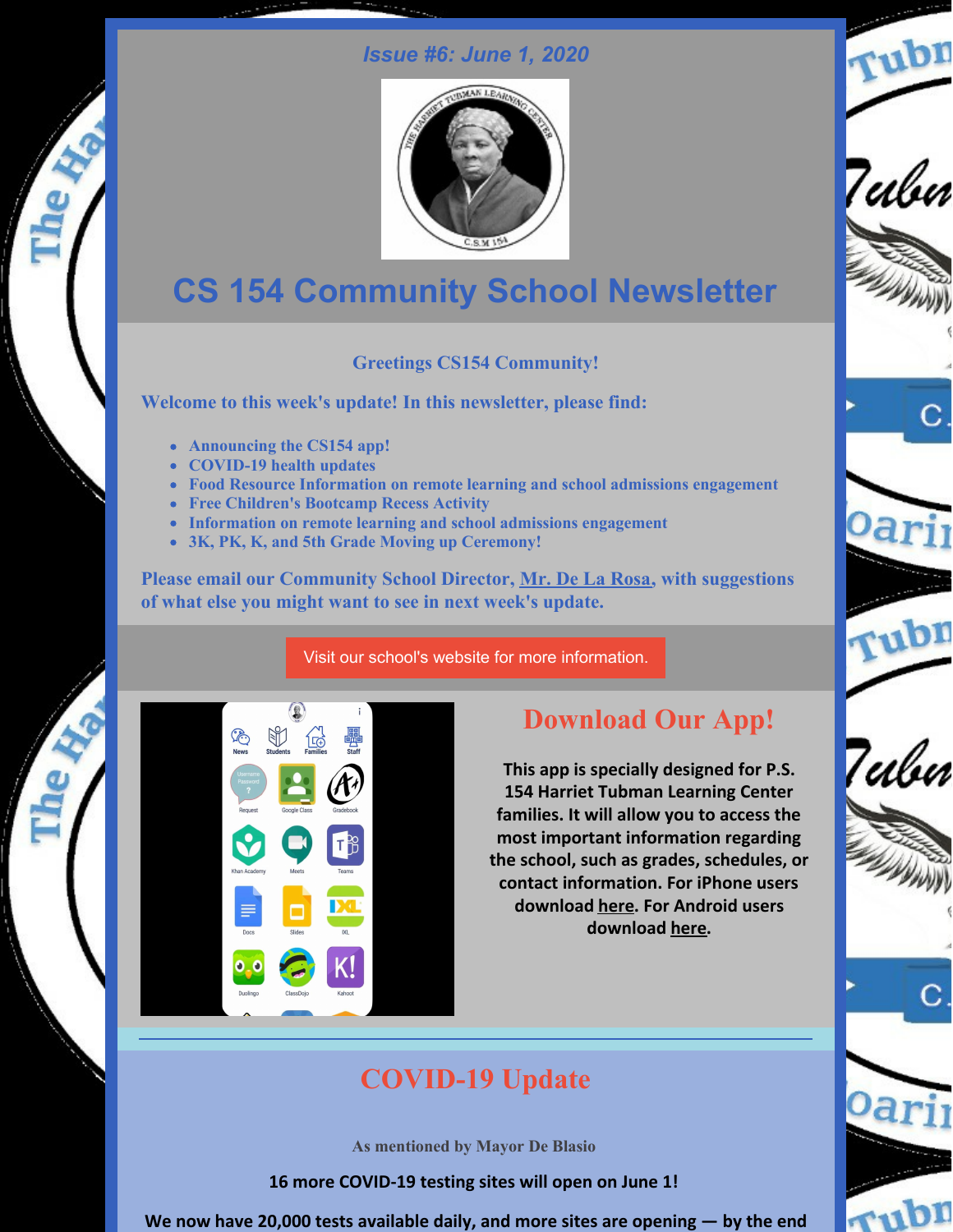**of June we'll have 180 test sites citywide. It's the key to fighting this virus. Find a [testing](https://www1.nyc.gov/site/coronavirus/get-tested/covid-19-testing.page) site near you!**



### **New Yorkers For Our Communities Food Resource**



# **Free Children's Bootcamp by HHBCNY**

**Brandon Matthews, owner of His and Hers Bootcamp New York (HHBCNY) is hosting free classes for children ages 5-12 for free Monday-Friday at 11AM! Check out his [feature](http://bronx.news12.com/clip/15071418/gym-owner-creates-free-virtual-recess-for-kids-to-workout-at-home) on Bronx News 12 talking about the bootcamp! You must contact him [directly](https://twitter.com/HHBCNY/status/1264958880993419271?s=20) for the password to enter the Zoom Conference Room.**



7ulu

Tubn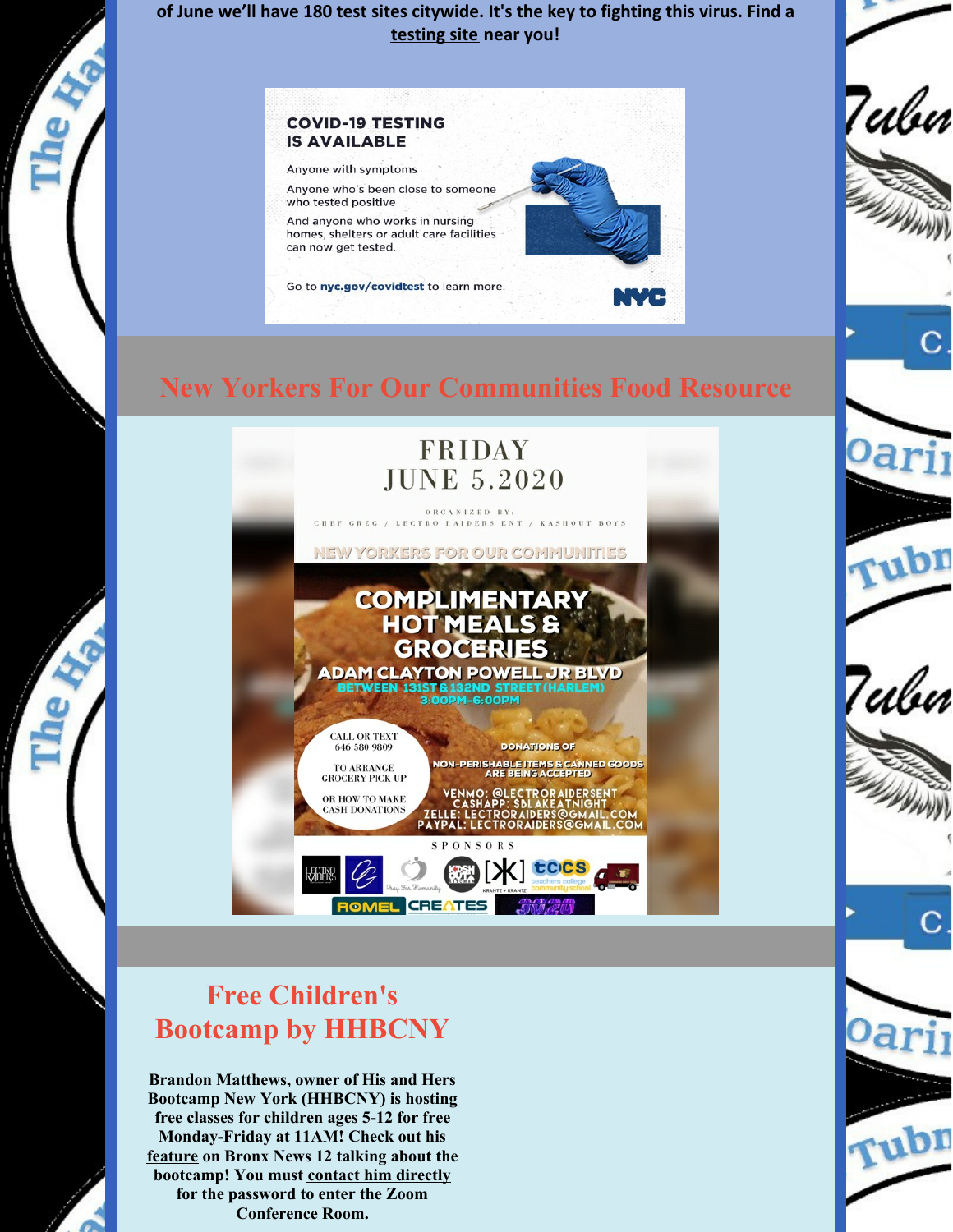

**FREE** CHILDREN'S **BOOTCAMP BY HHBCNY** 

#### ZOOM - 786 - 940 - 4763

MUST CONTACT ME FOR PASSWORD Ages 5 - 12 MONDAY - FRIDAY IIAM Donations are Greatly Appreciated Cash App - \$HHBC<br>Venmo - HHBCNY

# rub Tubn

7ubn







# 7ubn

# **Remote Learning and Schools Admissions Engagement**

### **Family Empowerment Listening Series**

**Join DOE leaders and families to discuss** screened admissions for next year.

Bronx | Wednesday, May 27th 6-8pm

Queens | Thursday, May 28th 6-8pm

Staten Island | Friday, May 29th 6-8pm

Manhattan | Monday, June 1st 6-8pm

Brooklyn | Tuesday, June 2nd 6-8pm

schools.nyc.gov/AdmissionsEngagement

**NVC** Begartment of

**Join DOE leaders and families from Manhattan to share ideas and feedback about admissions to screened middle and high schools for fall 2021 on June 1st at 6PM. [Register](https://www.schools.nyc.gov/admissionsengagement) and learn how to participate.**



**Check out the Remote [Learning](https://www.schools.nyc.gov/learn-at-home/information-on-remote-learning) FAQ and learn more about:**

- **Accessing remote learning**
- **Academic policy and planning**
- **Special education**  $\bullet$
- **Multilingual/English language learners**
- **Assessments and accountability**

# **Moving Up Ceremony!**

# **SAVE THE DATE!!!**

We will be commemorating virtual ceremonies for our 3K/PK, Kindergarten, and 5th grade students! The dates are provided below: